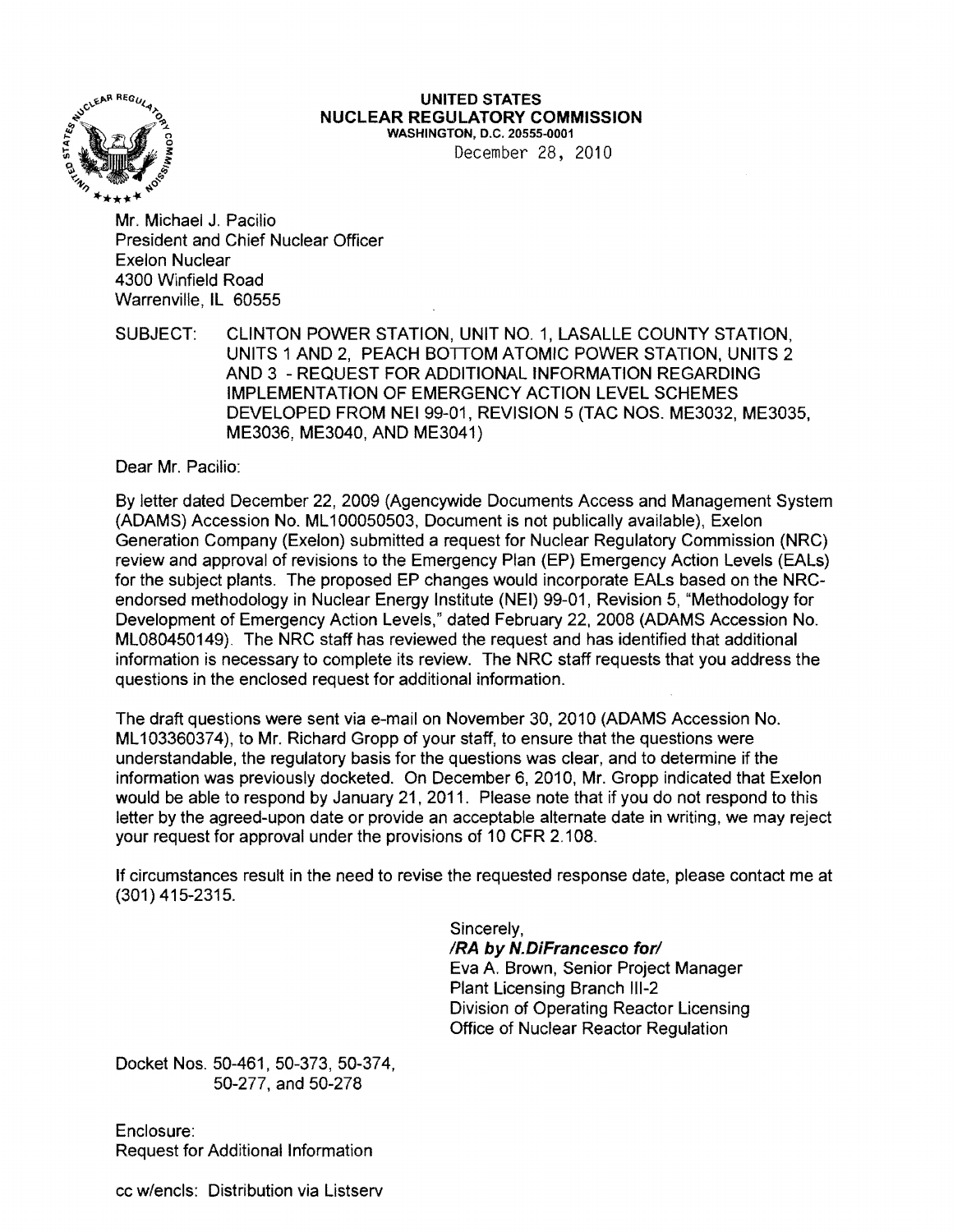## REQUEST FOR ADDITIONAL INFORMATION

# PEACH BOTTOM ATOMIC POWER STATION. UNITS 2 AND 3

## LASALLE COUNTY STATION. UNITS 1 AND 2

## CLINTON POWER STATION. UNIT NO.1

## EMERGENCY ACTION LEVEL SCHEME CHANGE TO NEI 99-01, REVISION 5

## DOCKET NOS. 50-277, 50-278, 50-373. 50-374. AND 50-461

- 1. Please provide the missing Emergency Action Level (EAL) Basis Document pages (Peach Bottom, 3-9 through 3-28; LaSalle 3-9 through 3-26; Clinton, 3-8 through 3-27), or provide justification as to why it has not been included with your submittal.
- 2. The paragraph from Section 3.1 that begins with "EALs are for unplanned events..." differs from the standard EAL scheme (Section 3.9) of the endorsed guidance -Revision 5 to Nuclear Energy Institute (NEI) 99-01. Specifically, a statement that "EALs are for unplanned events" was introduced. Additionally, the statement regarding the potential for planned or unplanned evolutions to result in an EAL threshold being exceeded was omitted, while the statement that this these don't result in an EAL declaration was retained. Please provide a justification for the changes in wording.
- 3. (LaSalle and Clinton only) Sections 3.9 "Emergency Action Levels," 3.10 'Treatment of Multiple Events and Classification Level Upgrading," and 3.11 "Emergency Classification Level Downgrading," from the endorsed EAL guidance contain important information necessary to understand the intent of the guidance. Please provide justification as to why the information has not been incorporated.
- 4. Please provide site-specific definitions for the following terms:
	- Containment Closure
	- Protected Area
	- Vital Area  $\ddot{\phantom{1}}$
- 5. (LaSalle only) Please provide a site-specific definition for Independent Spent Fuel Storage Installation (ISFSI).
- 6. (LaSalle and Clinton only) The proposed definition of "Civil Disturbance" includes a minimum number of five participants. In the development of NEI 99-01, Revision 5, the specific number of people required to constitute a civil disturbance was removed, recognizing that number of persons involved is not as important as the activities they are involved in. Please provide a justification for defining a minimum number of participants.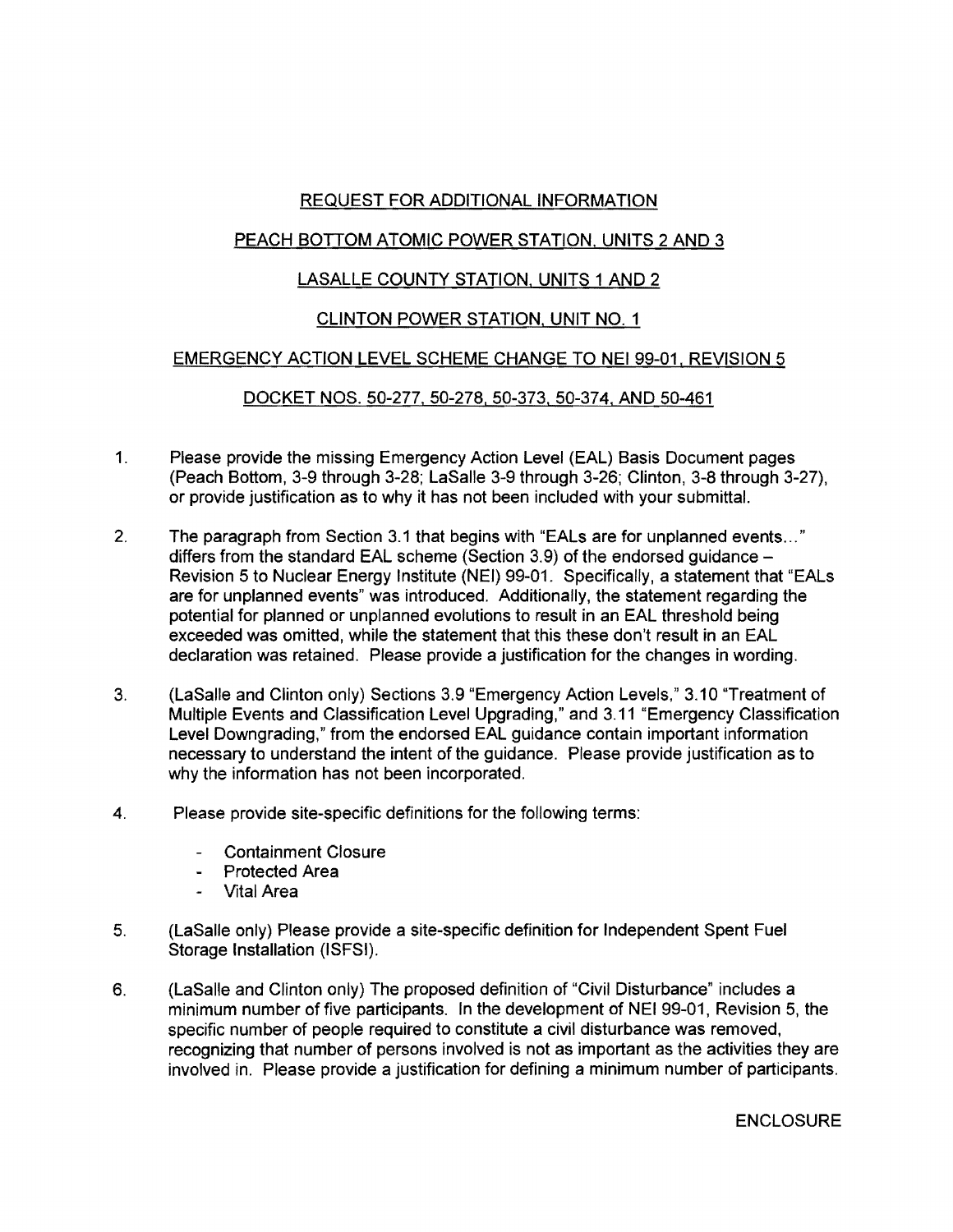7. For EAL RS1, the following paragraph from the endorsed guidance is not considered to be developmental and is annotated improperly in the endorsed EAL development guidance. This information provides insight into why this EAL was chosen versus others and may be germane to subsequent revisions to the EALs under 10 CFR 50.54(q). Please justify its omission from the EAL scheme:

> While these failures are addressed by other Initiating Conditions (IC), this IC provides appropriate diversity and addresses events which may not be able to be classified on the basis of plant status alone. It is important to note that for the more severe accidents, the release may be unmonitored or there may be large uncertainties associated with the source term and/or methodology.

8. For EAL RG1, the following paragraph from the approved guidance is not considered to be developmental and is annotated improperly in the endorsed EAL development guidance. This information provides insight into why this EAL was chosen versus others and may be germane to subsequent revisions to the EALs under 10 CFR 50.54(q). Please justify its omission from the EAL scheme:

> While these failures are addressed by other ICs, this IC provides appropriate diversity and addresses events which may not be able to be classified on the basis of plant status alone. It is important to note that for the more severe accidents the release may be unmonitored or there may be large uncertainties associated with the source term and/or methodology.

- 9. For EALs RA1 and RU1, the IC states, "Radiological Effluent Technical Specifications/ODCM [Offsite Dose Calculation Manual]." Please verify that the wording aligns with the title of the facilities' document.
- 10. The endorsed guidance for EAL AA3 (equivalent to RA3 for Peach Bottom, LaSalle and Clinton) directs declaration of an alert upon detection of dose rate greater than 15 mRlhr in any of areas listed in a site specific table. For the proposed RA3, the wording of "Dose rate> **15 mRlhr** in areas requiring continuous occupancy (Table R3) to maintain plant safety functions" is ambiguous as to whether an elevated dose rate in any or all of the locations in the table requires declaration of the EAL. Additionally. since the Central Alarm Station is the primary location for control of security related functions, please justify the wording of the EAL threshold and contents of Table R3.
- 11. For EAL RU3, this EAL corresponds to SU4 in endorsed guidance, which specifically has this EAL as part of the Systems Malfunction Category, not as part of the Abnormal Rad Levels/Radiological Effluent Category. Please provide a justification as to why Exelon categorized fuel clad degradation in the Abnormal Rad Levels/Radiological Effluent Category versus Systems Malfunction Category.
- 12. Please justify why the Fission Product Barrier Matrix Table has not been included.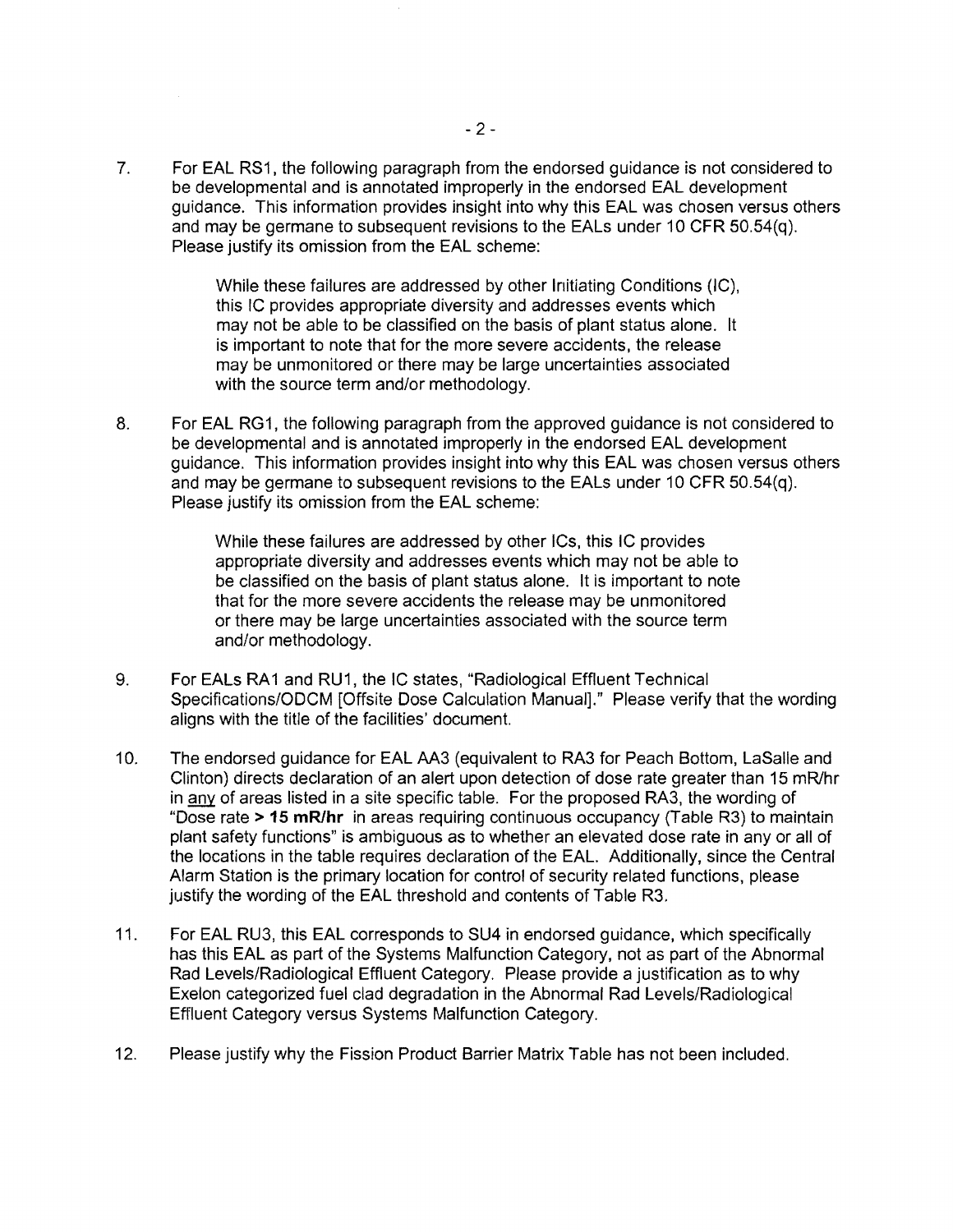- 13. For Fission Barrier threshold RC2.C (Peach Bottom) and RC5 (LaSalle and Clinton), please explain the inclusion of "Indications of RCS leakage in the drywell." While the basis statement indicates that this is to discriminate between an actual loss of reactor coolant system (RCS) barrier and shine from failed fuel clad with an intact RCS barrier, it is unclear how this determination will be made. Additionally, it is unclear how making this determination will be done in a timely manner. Please provide a justification for allowing this discriminating factor and for how indications of RCS leakage can be identified in a timely manner.
- 14. For EALs MU2, MU3, MU4, MU5, MU8, MU9, MU10, MA2, MA5, MA8, MS8, and MG8, the endorsed guidance has these EALs in their own unique table (and category) and with their own unique IC designation, for EALs applicable in Cold/Refuel Operating Modes. Please provide a justification for this deviation.
- 15. (LaSalle only) For EALs MA1 and MU2, please provide justification which supports the site-specific inclusion of criteria "...the other unit's SAT crosstie breakers..."
- 16. For EAL MU7, the endorsed guidance for this EAL states, "however, a relief valve that operates and fails to close per design should be considered applicable to this IC if the relief valve cannot be isolated." The submittal states, "relief valve operation should be excluded from this EAL." Please justify why the remainder of the detailed information related to relief valve operation is not included with this EAL.
- 17. For EAL MU8, please justify why the paragraph, from the endorsed guidance on page 45, related to relief valve operation is not included with this EAL which states "Relief valve normal operation should be excluded from this IC. However, a relief valve that operates and fails to close per design should be considered applicable to this IC if the relief valve cannot be isolated."
- 18. For EAL MU10, the list of communication options for offsite communications must be lirnited to communication systems that can readily perform required notifications for licensee event classification and protective action recommendations to State and local response agencies, as well as the Nuclear Regulatory Commission. Please provide documentation that supports the conclusion that the stated list of offsite communication systems can perform as expected.
- 19. For EAL HU3 (EAL #2), the proposed wording includes the addition of the words, "resulting in damage to permanent structure or equipment directly associated with plant operations." Please justify the inclusion of this caveat into the EAL, including how timely declaration of the EAL is possible if verification of damage is required prior to declaration. Additionally, HA3 uses the EAL defined term VISIBLE DAMAGE, while HU3 uses "damage." Please clarify the difference in these two terms and explain why the EAL defined term was not used in HU3.
- 20. For EAL HA4:
	- a. (LaSalle and Clinton only) The endorsed EAL development guidance (EAL HU1, #5) states, "site-specific occurrences affecting the protected area." In addition, the basis section of the endorsed guidance states, "this EAL addresses other site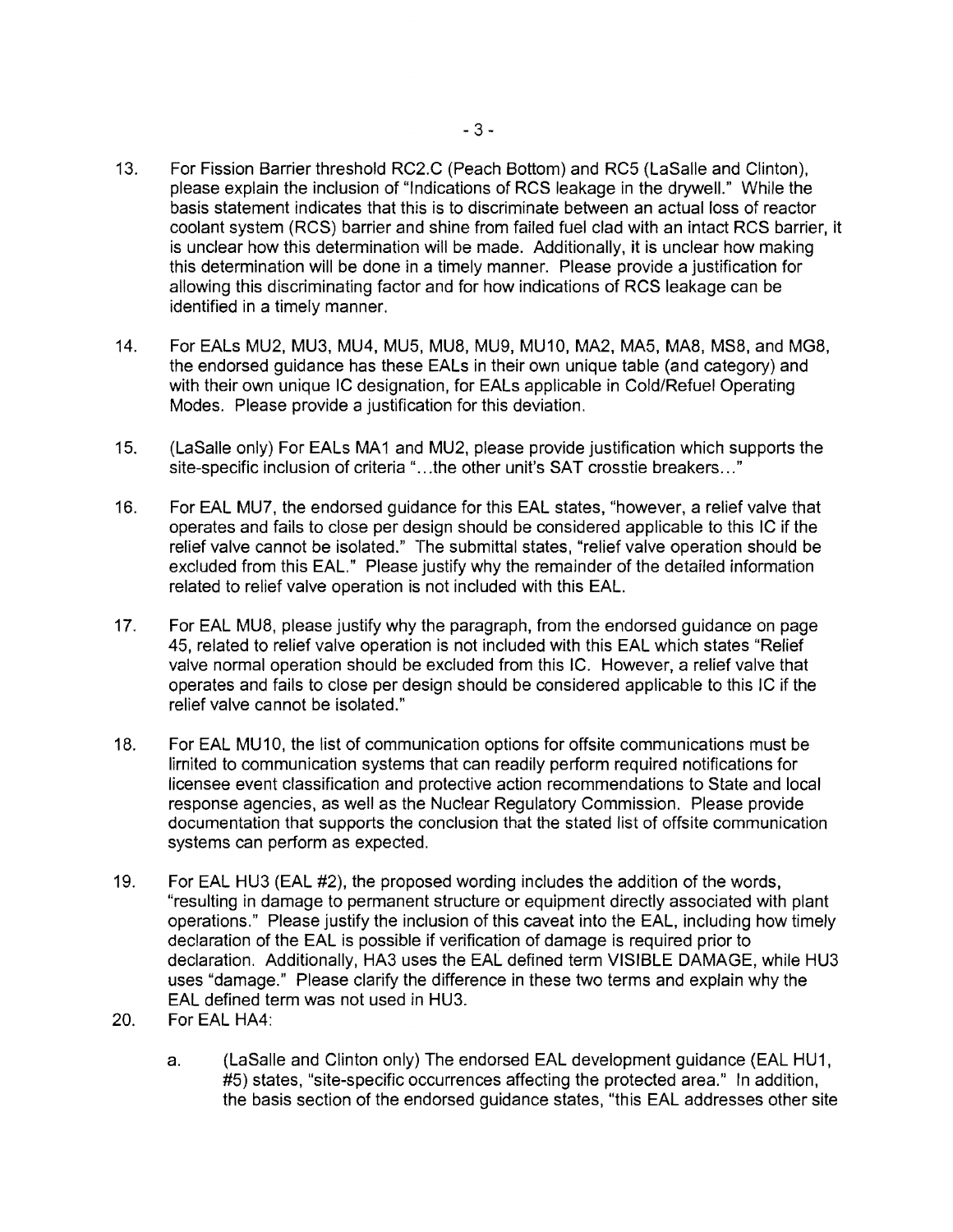specific phenomena (such as hurricane, flood, or seiche) that can also be precursors of more serious events." Please provide documentation to support your apparent conclusion that no additional hazards are applicable to your site.

- b. The submittal states, "the phrase "in plant" is meant to include buildings and structures associated with plant operations and to rule out buildings or structures such as warehouses, administrative buildings or bullet resistant enclosures (BRE), which would not be a precursor of potential degradation of level of safety." Provide additional justification for the deviation.
- 21. For EAL HU4, the submittal states, "the phrase 'in plant' is meant to include buildings and structures associated with plant operations and to rule out buildings or structures such as warehouses, administrative buildings or BRE, which would not be a precursor of potential degradation of level of safety. Provide additional justification for the deviation.
- 22. For EAL HA5, please provide additional justification for the following deviations to support that they do not negatively impact the timeless of EAL classification:
	- a. The  $3<sup>rd</sup>$  paragraph added, "a precautionary area evacuation for the purpose of atmospheric testing does not warrant declaration until test results are obtained. However, declaration should not be delayed for atmospheric testing after an inadvertent actuation of installed Cardox fire suppression systems, or for gas releases that result in personnel ill effects from exposure."
	- b. The submittal deleted the  $2^{nd}$  and  $3^{rd}$  paragraphs from the approved EAL guidance which state:

Declaration should not be delayed for confirmation from atmospheric testing if the atmosphere poses an immediate threat to life and health or an immediate threat of severe exposure to gases. This could be based upon documented analysis, indication of personal ill effects from exposure, or operating experience with the hazards.

If the equipment in the stated area was already inoperable or out of service before the event occurred, then this EAL should not be declared as it will have no adverse impact on the ability of the plant to safely operate or safely shutdown beyond that already allowed by Technical Specifications at the time of the event.

23. For EAL HU5, the  $4<sup>th</sup>$  paragraph in the submittal added, "A precautionary area evacuation for the purpose of atmospheric testing does not warrant declaration until test results are obtained. However, declaration should not be delayed for atmospheric testing after an inadvertent actuation of installed Cardox fire suppression systems, or for gas releases that result in personnel ill effects from exposure." Please provide additional justification to support the conclusion waiting for test results would not impact the timeliness of an EAL declaration.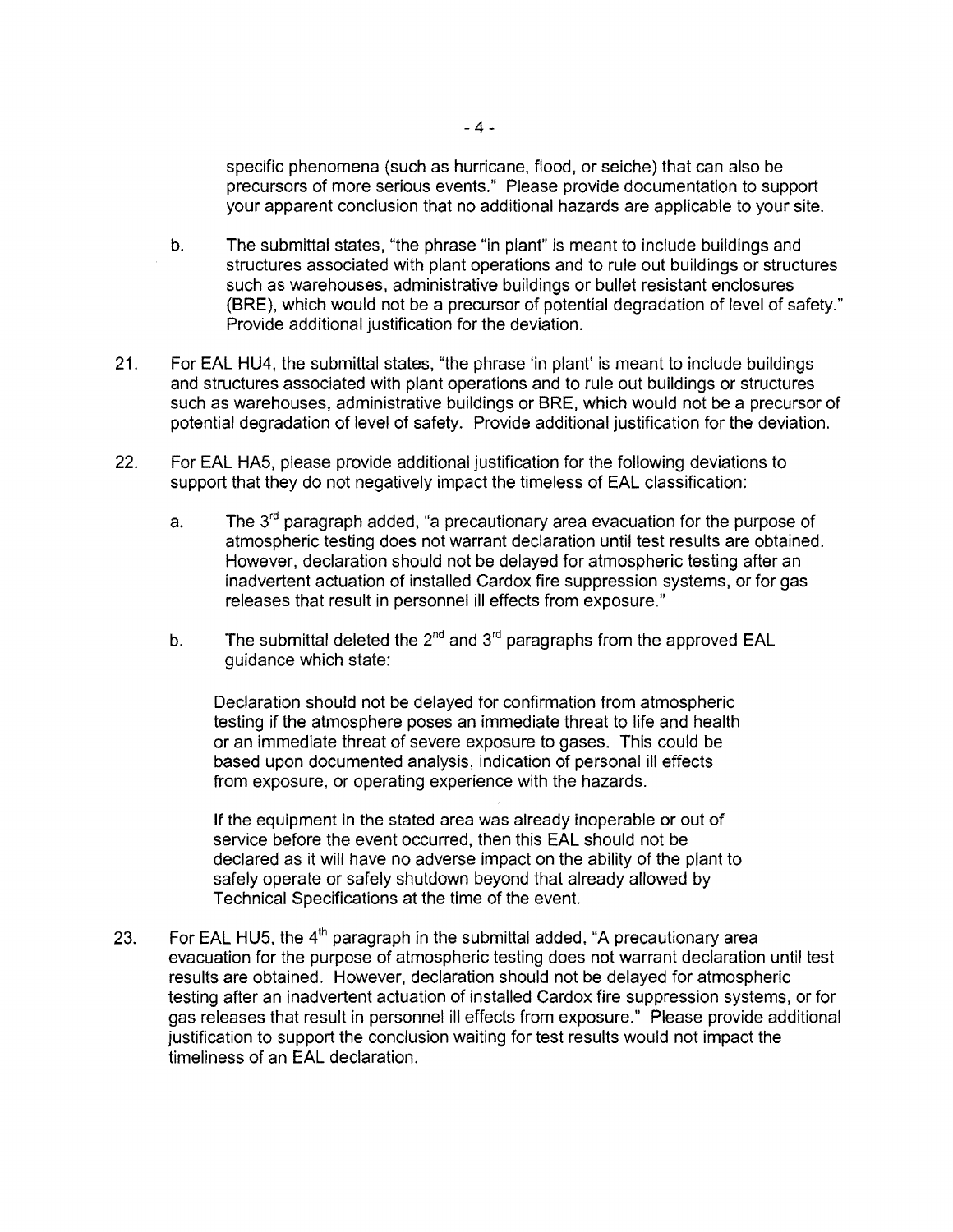24. (Peach Bottom and LaSalle only) For EAL HU7, the endorsed guidance has this ISFSIspecific EAL as a stand-alone EAL. The submittal proposes to incorporate this EAL into one of the pre-existing categories. Please justify this deviation. This justification for deviation from the endorsed guidance should address why the Hazards Category was chosen and why the use of this category will not cause an unnecessary delay in classification (i.e., explain why the Abnormal Radiation category is not more appropriate).